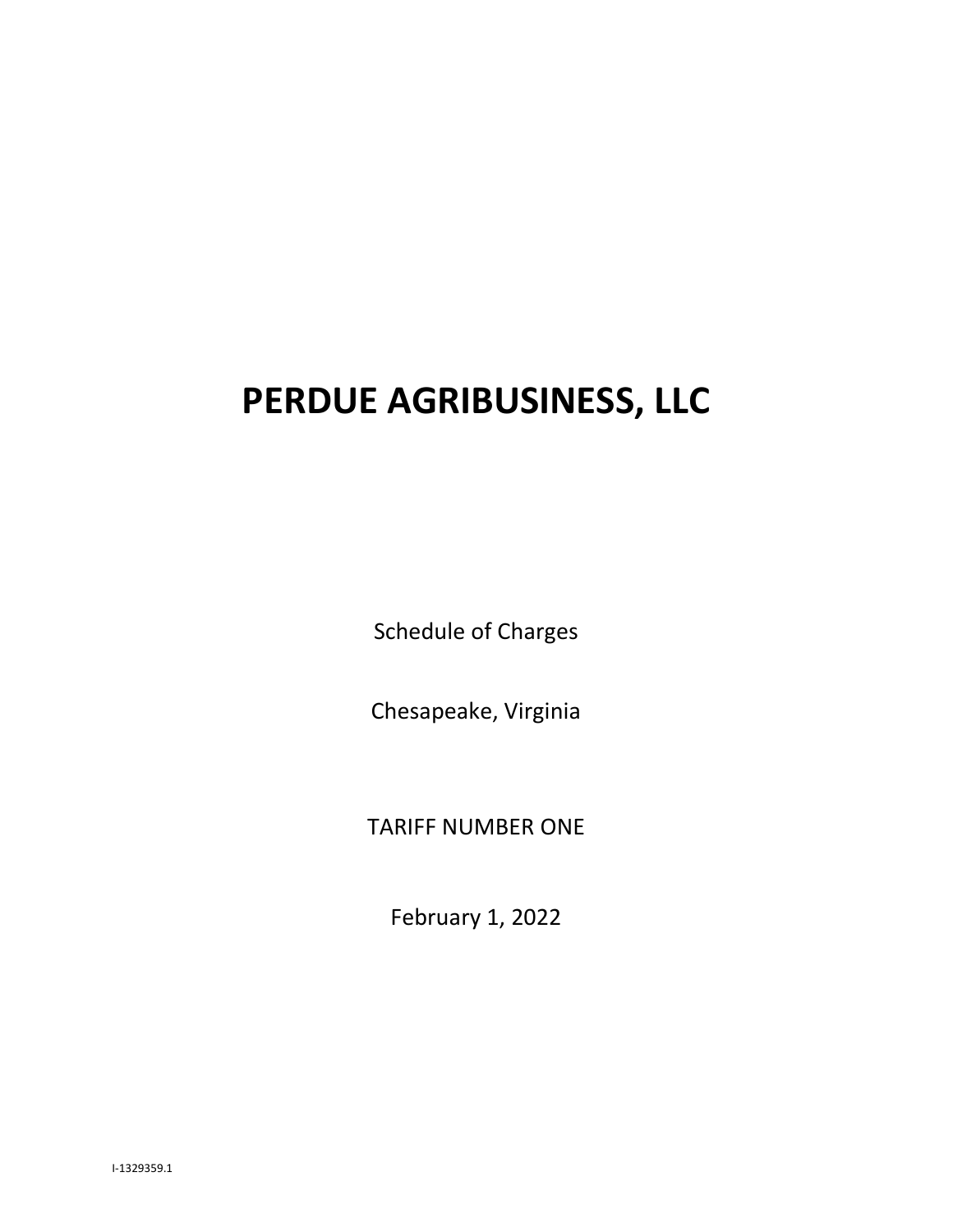# **FACILITY RULES[1](#page-1-0) AND REGULATIONS**

# **SECTION A**

# **OVERTIME RULES**

#### **1. Straight-Time**

Straight-time work shall be between the hours of 08:00 to 12:00 noon, and between the hours of 13:00 to 17:00 daily, except Saturdays, Sundays, and holidays.

#### **2. Holidays**

| New Year's Day     | Martin Luther King, Jr Day           |
|--------------------|--------------------------------------|
| Presidents Day     | Good Friday                          |
| Easter Sunday      | Memorial Day                         |
| Juneteenth         | Independence Day                     |
| Labor Day          | Columbus Day                         |
| Veteran's Day      | <b>Election Day</b>                  |
| Thanksgiving Day   | Acadian Day (day after Thanksgiving) |
| Christmas Eve Day  | Christmas Day                        |
| New Year's Eve Day |                                      |

Also, any other days designated as holidays by the City of Norfolk, the State of Virginia, the United States Government, or the governmental authority having lawful jurisdiction. Should any of the stipulated holidays fall on a Sunday, the following Monday shall be deemed as that holiday. Should any stipulated holiday fall on Saturday, the preceding Friday shall be deemed as that holiday.

In addition to the stipulated holidays above, any day for which premiums are paid in accordance with labor contracts, will be considered an elevator holiday.

## **3. Time and One Half**

Time and one-half shall be all those hours not included above.

# **4. Possible Increase**

Overtime rates are based on, and subject to present wage scales and working conditions existing at the elevator. In the event of an increase in such wage scales, or a change in present working conditions adding to the overtime expense of operating the elevator, the rates specified herein shall be proportionately increased.

#### **5. Rates**

For time and one-half hours the rate shall be \$1,300.00 per plant overtime hour. None of these rates include the cost of overtime charges of licensed grain inspectors and weighing supervisors, which shall be billed in addition – a minimum charge of four (4) hours shall be applicable if a new crew is used or ordered.

<span id="page-1-0"></span><sup>&</sup>lt;sup>1</sup> For the purposes of this tariff, "Perdue" shall refer to Perdue Agribusiness, LLC.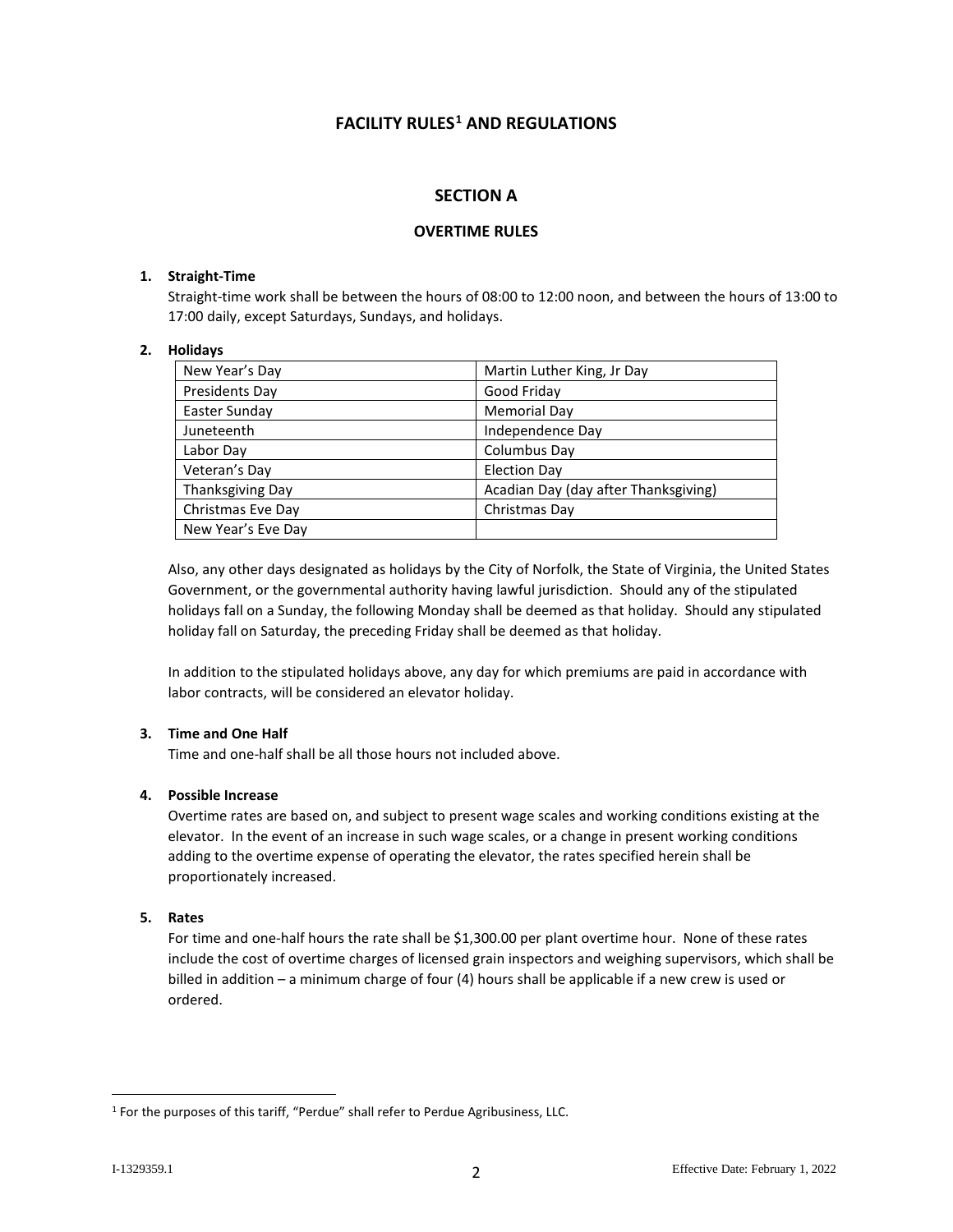## **6. Overtime Deadline**

Vessels requesting overtime must do so not later than 13:00 of the day preceding the last straight-time working day prior to the start of the overtime period.

#### **7. Overtime Ordering**

Perdue may order a vessel to work overtime at the vessel's expense whenever –

- (a) Other vessels are waiting to load/unload, or
- (b) Perdue anticipates that other vessels will be waiting to load/unload when the overtime period in question begins, or
- (c) The elevator is threatened with operational constraints, or
- (d) The elevator is threatened with congestion

#### **8. Overtime Includes**

Such expense shall include the overtime charges of the elevator, plus those of the licensed grain inspectors and weighting supervisors to be billed in addition to items specified above. The vessel is further obligated, at its expense, to hire the necessary stevedores, and to work such ordered overtime. Should any vessel fail to timely engage stevedores to work such

overtime, or fail to timely elect to vacate the berth, then the elevator reserves the right to order labor for the vessel's account.

#### **9. Over Time Rules**

Should a vessel not desire to work overtime when ordered, it shall lose its turn in favor of the next vessel, in order, that does desire to work overtime. Also, time will not count against Perdue even in the event that the Notice of Readiness was issued. The next vessel shall retain the berth through subsequent straight-time periods and subsequent overtime periods for which it is willing to pay overtime. Any vessel losing its turn shall be entitled to a berth when first available thereafter, subject to losing its turn again, as above, if unwilling to work overtime, including time forfeiture. The elevator shall not be forced to work overtime even if requested by the vessel or their agents.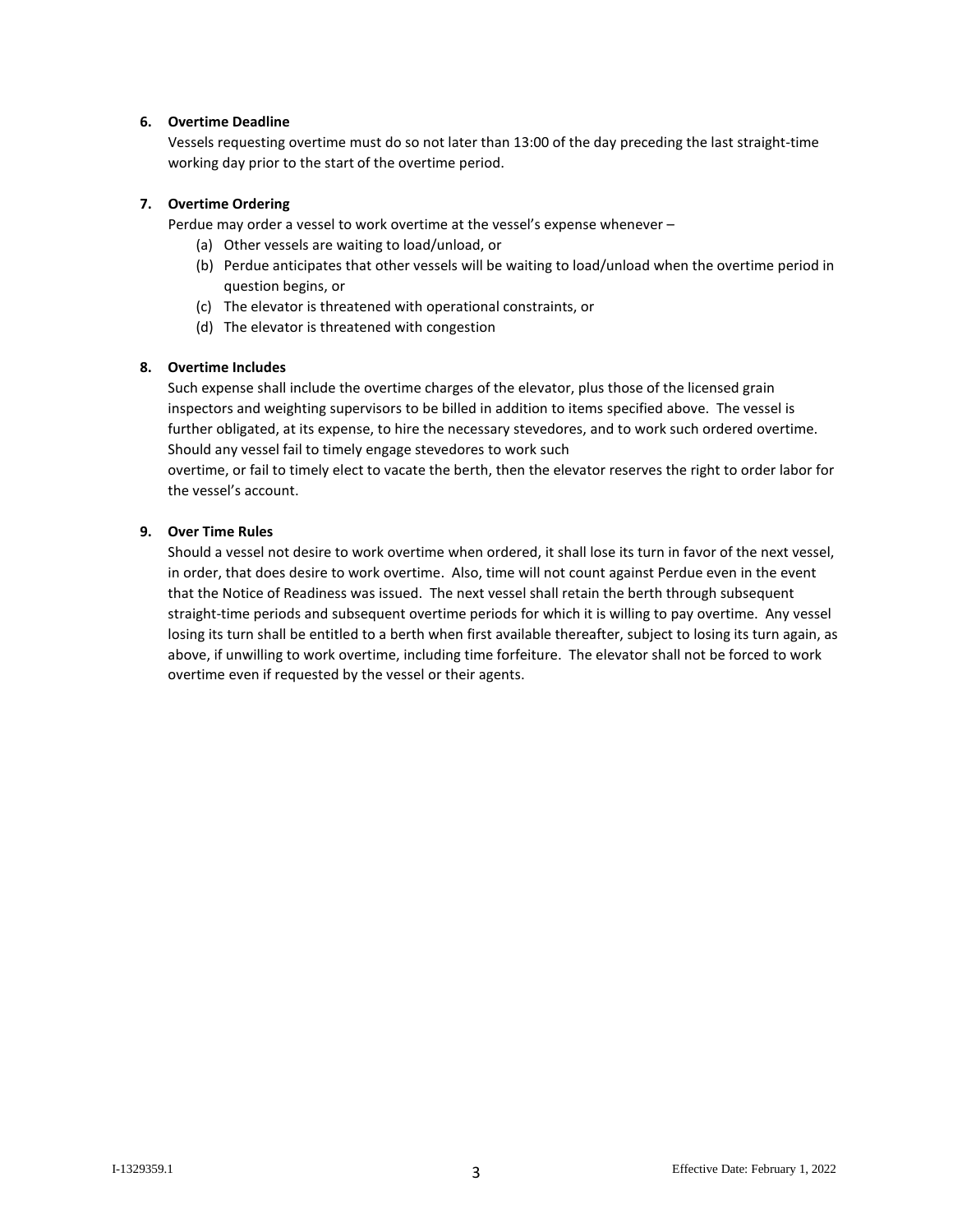# **SECTION B**

#### **BERTHING REGULATIONS**

## **1. Line Handling**

Mooring lines will be handled at a charge of \$2,000.00 for each docking/undocking. An English-speaking crew member must be available to ensure timely response to directions from Perdue relative to handling of lines.

If the vessel requires that lines are moved from one bollard to another while loading or unloading cargos, a onetime charge of \$5,000.00 will apply for the loading or unloading.

## **2. Dockage Charges**

Bulk vessels shall pay a standard berth charge of \$3.65 per gross registered ton based on registered tons in Lloyds Register of Shipping. An additional rate of \$0.85 per gross registered ton per day or fraction thereof, will be charged after the 4th day until completion of loading or unloading. The minimum dockage charge will be \$32,000 for loading or unloading

Tween deck and tankers taking bulk cargo will be charged an additional \$1.85 per gross registered ton per day or fraction thereof.

Liquid tank vessels shall pay a standard berth charge of \$3.65 plus \$1.85 per gross registered ton based on registered tons in Lloyds Register of Shipping. An additional rate of \$1.00 per gross registered ton per day or fraction thereof, will be charged after the 4th day until completion of loading or unloading. The minimum dockage charge will be \$32,000 for loading or unloading

## **3. Vessel Waste Disposal**

Federal regulations, including "MARPOL Annex I" governing vessel oily waste disposal and "MARPOL Annex V" governing vessel waste disposal, will be adhered to. Elevator management must receive thirtysix (36) hours written preadvice by any vessel requesting garbage and/or oily waste disposal while at berth. Written request must be accompanied with a prepayment minimum of \$1,000.00. Requested service exceeding the \$1,000.00 minimum to be paid in advance.

## **4. Fumigation**

The owners, master, and agents of vessels berthing at Perdue's Chesapeake Elevator authorize ship hold fumigation of the cargo in the normal manner as described by Federal Grain Inspection Service regulations. Owners, master and agents of the vessel shall ensure that such vessels are suitable for such fumigation, including tubing and recirculation fumigation methods if required by the Federal Grain Inspection Service. Any delays or expenses related to fumigation issues caused by the vessel's configuration including, but not limited to, moveable bulkheads, pontoons, crossbeams or inadequate means of access into the holds, to be for vessel's account.

Only fumigators who have evidence of insurance, are approved and have contracted with Perdue, and have signed a fumigation agreement, shall be permitted to perform fumigation services. Removal and disposal of fumigation waste, equipment and materials at the discharge port is the responsibility of the vessel and all charges associated with such removal and disposal shall be to the vessel's account.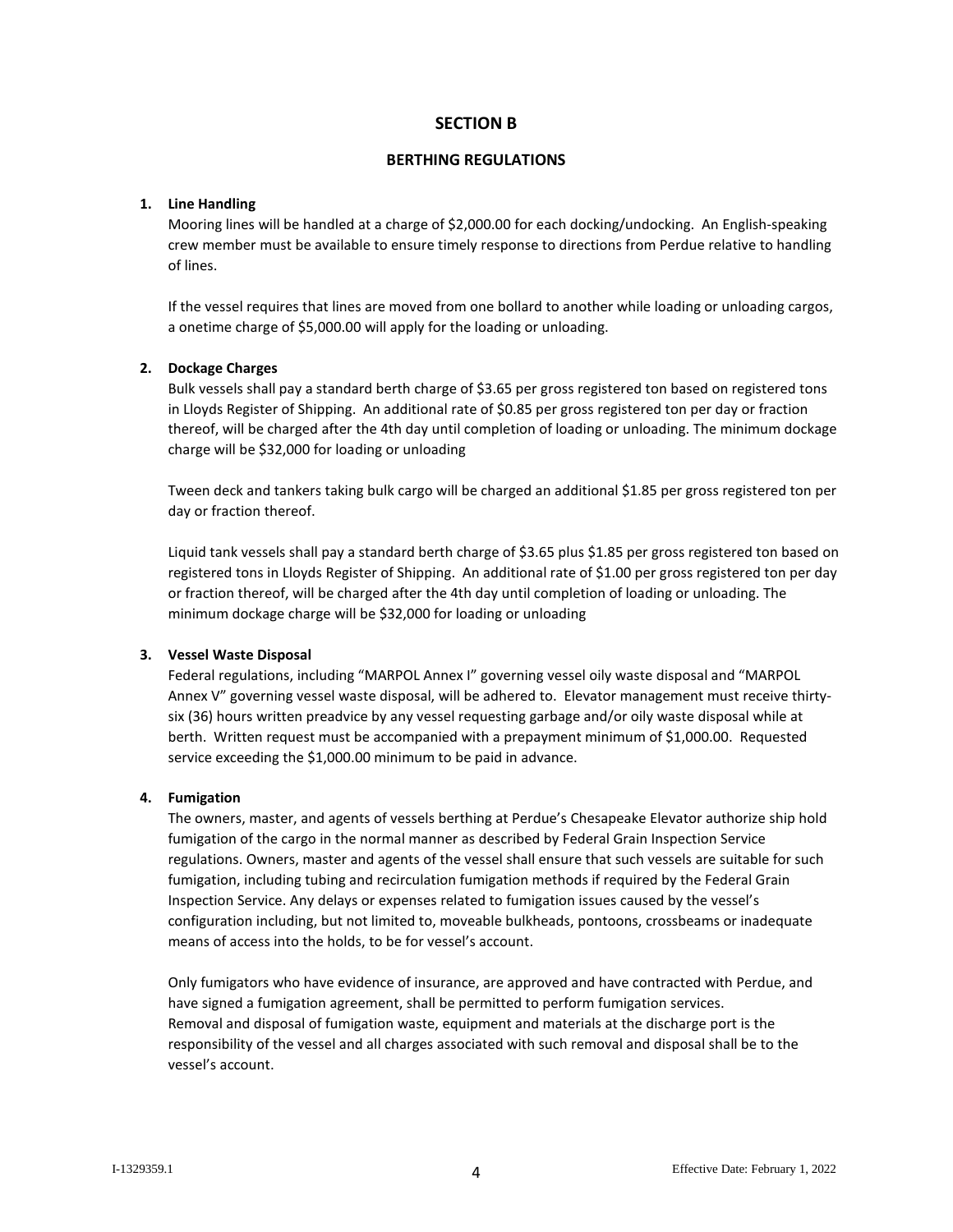## **5. Vessel Bunkering**

Bunkering is only allowed with prior written approval and at the cost of \$5,000.00. All approved requests will require a "Hold Harmless Letter" from vessel owners/operators and agents. Bunkering operations cannot slow the evacuation of a completed vessel from the dock, or failure to vacate penalties will apply per Section B.17.

## **6. Berth Application**

All vessels, their owners, agents, or masters intending to receive cargo at

the Perdue Chesapeake Elevator shall, prior to berthing, file a Perdue Berth Application (attached as Appendix A) in duplicate, with the office of the elevator superintendent or manager. Scheduling of the berthing of all ships will be at the discretion of Perdue. The above referenced application will contain warranties that the vessel has already or will prior to berthing:

- (a) Be entered at the United States Custom House;
- (b) Have certificates showing that its cargo handling gear, if any, meets the gear certification requirements of Title 29 of the Code of Federal Regulations, Part 1918;
- (c) Be accepted under charter party of the charterer or alternatively, have permission from the charterer to commence loading/unloading prior to formal acceptance;
- (d) On taking berth, immediately, prior to loading/unloading, obtain a final Examination Certificate showing that vessel has maintained all cargo compartments in suitable condition for loading of cargo as in paragraph (c) above. Cost of such certificates is for owner's account;

For breach of any of these warranties, the vessel, its owner, master, and agent agree to defend, indemnify, and reimburse Perdue for, and against, any claim, suit, or loss Perdue may suffer as the result of such breach.

## **7. Contract**

Upon filing, in duplicate, of the Perdue Berth Application, a contract shall be deemed to have been entered into between Perdue and the vessel, its owner and master, who agree to abide by the charges and regulations of this tariff.

## **8. Berth Assignment**

Except as otherwise provided in these regulations, vessels shall be assigned a berth when all of the following have been filed with the office of the elevator manager or superintendent between the hours of 09:00 to 16:00 Monday through Friday, and 09:00 to 12:00 noon on Saturday (holidays excluded) thereby establishing loading order:

- (a) The Perdue Berth Application as described in Section B.6, above;
- (b) A Certificate of Readiness issued by the local National Cargo Bureau, Inc. representative showing vessel's readiness to load in all compartments, and specifying the exact location of all bins
- (c) and feeders;
- (d) A Certificate of Freedom from Insect Infestation issued by the Grain Inspection Department or an authorized inspection service certifying that all cargo compartments are free of insect
- (e) infestation and objectionable odor, and are clean, dry, and fit for the intended cargo; and
- (f) All tankers and oil bulk carriers presenting themselves for loading, in addition to the requirements in Section B.6 above, will present a Gas Free Certificate. Such Certificates will indicate that all compartments are free of petroleum order.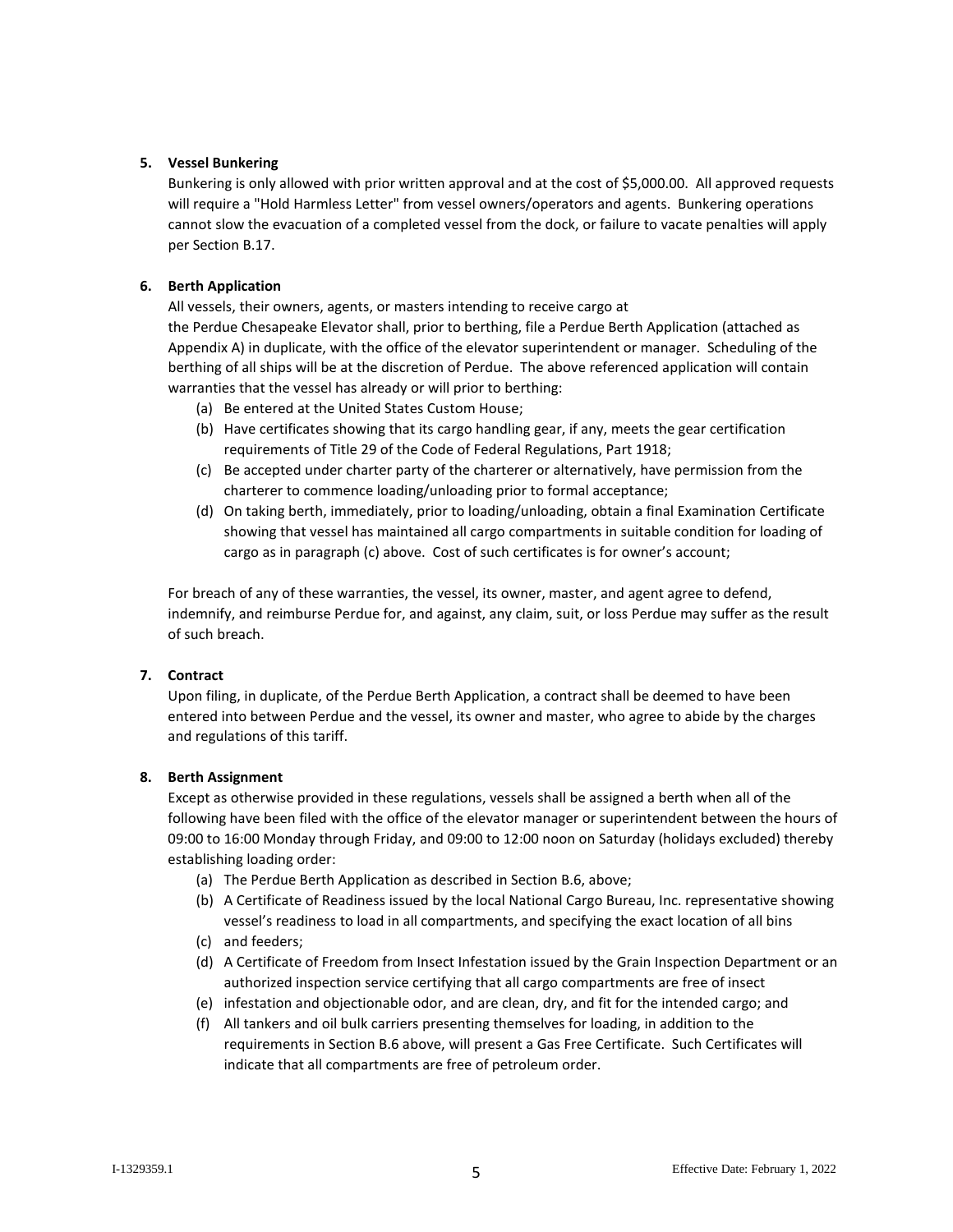Should a vessel be delayed in loading/unloading due to congestion, or other reasons, after initially presenting required certificates, new certificates may be required prior to the vessel being permitted to berth and start loading/unloading.

Perdue, in its sole discretion, may direct a vessel to vacate its berth. Perdue may change the turn of vessels whether berthed or not, or assign a berth to vessels passed in specific compartments when confronted by an urgent need to receive or ship a particular grade or kind of grain when, in its judgment, conditions at the dock, or in the elevator will be facilitated thereby. Dockage, if provided in this tariff, to be assessed only while vessels occupy the berth.

During the course of loading/unloading, should loading/unloading cease or be interrupted by the elevator or grain inspection due to petroleum odor or for any other reason attributable to the condition of the vessel or its suitability to receive grain, the owners/master agree:

- 1) To immediately remove the vessel from berth;
- 2) Issue clean mate's receipt for cargo loaded;
- 3) Owner/master ensures that vessel is loaded or unloaded in such a manner that she remains in seaworthy condition and safe trim through loading and unloading in order to permit vacating berth should it became necessary.

Failure to comply with these provisions will result in delay damages as set forth in Section B.17 below, which owners agree to pay on berthing vessel.

## **9. Ocean Liners**

Ocean liners shall be given preference in berth assignment, except that equal treatment shall be given to non-liner vessels which have filed as per Section B.6, above, at least four (4) days prior to the time the liner files. This tariff defines an ocean liner as a vessel which:

- (a) Qualifies as a Common Carrier by water as defined by the United States Shipping Act of 1916, and
- (b) Sails under an advertised schedule, and
- (c) Is operated by a line maintaining regular sailings from any U.S.A, Gulf, or Atlantic port(s), and
- (d) Is not loading more grain at Norfolk than one-half (1/2) her summer deadweight tonnage.

## **10. Free Pour and Pontoon Shifting Movements**

Perdue reserves the right to refuse to load bulk carriers, which must mechanically trim cargo holds, due to the absence of Free-Pour shifting movements calculations documented and approved by their respective administrations, as required by the National Cargo Bureau Inc. Vessel loading delayed by the need to remove or re-position cargo hold pontoons or moveable bulkheads shall be subject to liquidated damages under Section B.17.

# **11. Strikes**

If a strike or other labor disturbance involving a vessel at berth, or waiting for berth (whether by the vessel's crew or otherwise) will, in Perdue's judgment, tie up or impede operations at the dock, Perdue may order such vessel out of berth or refuse to accept it at the berth. Should any vessel refuse to vacate, it will be liable for the damages described in Section B.17, below.

## **12. Inclement Weather**

From time to time weather in the vicinity of the Chesapeake Elevator makes it extremely difficult to conduct loading and unloading operations even when the current weather is suitable for vessel operations. Often rail cars or trucks are unable to bring cargo to the elevator, or the Perdue workforce is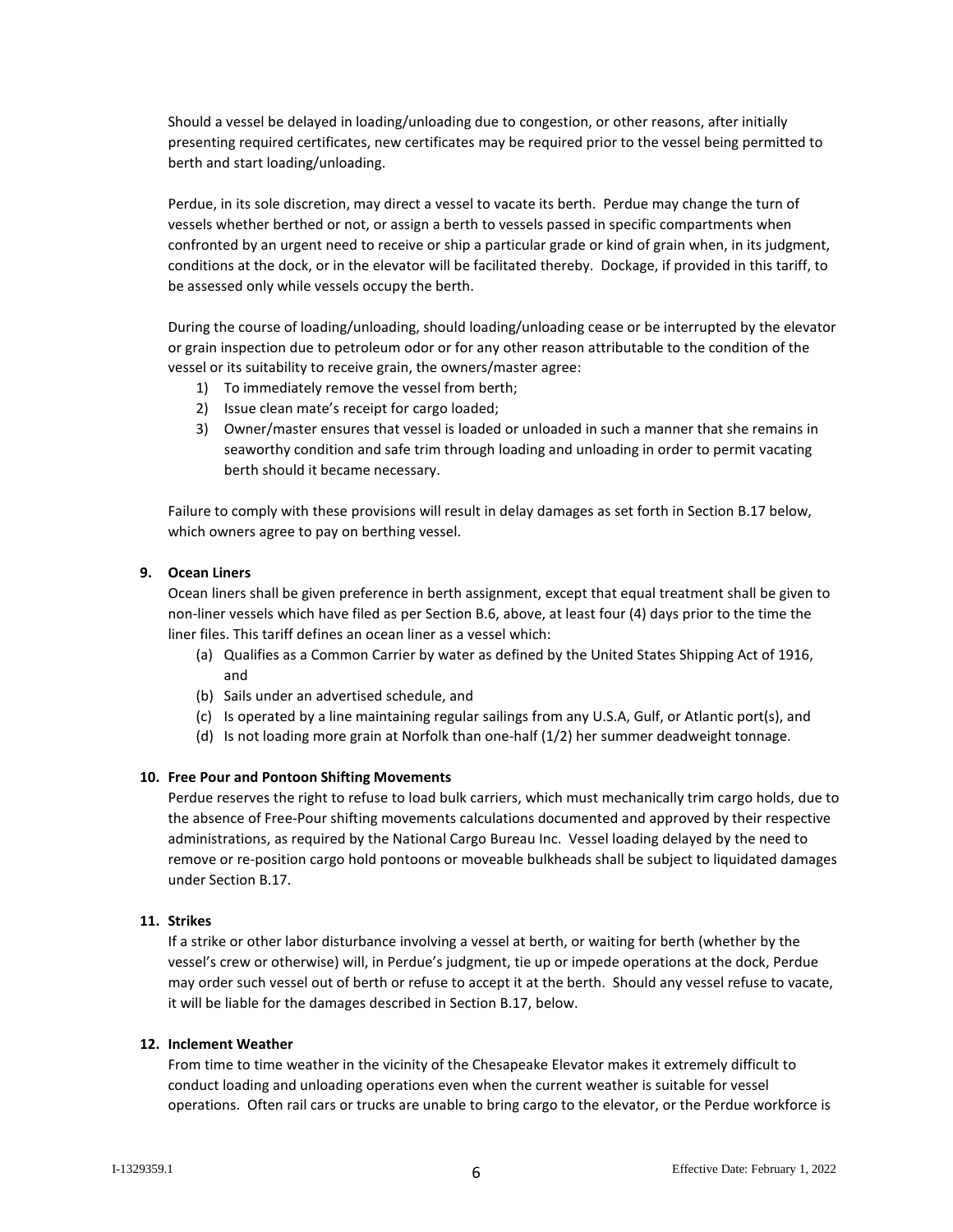unable to report to work due to hazardous road conditions. In these rare occurrences Perdue will declare a force majeure weather condition and notify all vessels at berth or awaiting a berth that the terminal is unable to load or unload due to severe weather conditions. Laytime will be tolled for all vessels in accordance with the weather day provisions of the applicable contracts. Perdue will lift the force majeure condition promptly upon the return to safe conditions.

## **13. Clearing Dock**

When directed to vacate the berth, each vessel will be permitted up to three (3) hours to secure its cargo and vacate the berth. Any vessel failing to vacate the berth when ordered to do so will be liable for the damages described in Section B.17 below. Perdue reserves the right to order a vessel to vacate the berth under the following circumstances:

- (a) On completion of loading/unloading;
- (b) Failure to work overtime when ordered: Should a vessel refuse to work overtime when ordered, and fails to vacate the berth and/or allow sufficient time for labor to be ordered for another vessel, such vessel will be liable for liquidated damages for the maximum loading/unloading hours lost; or
- (c) If, in Perdue's opinion, weather conditions so warrant, or for any other good and sufficient reason, any vessel in berth may be ordered at any time of day or night to vacate berth until such time as weather conditions or other circumstances permit the vessel to return to berth. Appropriate officers and crew shall be maintained on board at all times for this purpose. Failure of the vessel to maintain sufficient officers and crew on board to comply with a notice to vacate shall not relieve the vessel of its liability for liquidated damages.

#### **14. Completion of Loading and Unloading**

Each vessel will be notified in writing upon completion of loading/unloading which shall serve as a three hour warning to vacate the berth. Failure to vacate the berth in accordance with Section B.13 may result in delay damages pursuant to Section B.17.

In the elevator's discretion the vessel may be notified of completion of loading at such time as Perdue has loaded the contractual amount aboard the vessel and the rate of loading has decreased to 75% of the minimum loading rate as stated in the governing contract and/or charter party.

## **15. Bills of Lading**

Bills of Lading shall be issued prior to the vessel's departure from the berth. In circumstances where bills cannot be issued, Mate's Receipts shall be provided to the vessel's agent with irrevocable authorization to sign the Bill of Lading in accordance with the Mate's Receipts prior to departure. Failure to issue proper Bills of Lading within 48 hours of the vessel's departure from the berth will be considered a breach of this tariff as well as the general maritime law of the United States and will subject the vessel to arrest and enforcement of the maritime lien. Failure to timely issue proper Bills of Lading may subject the vessel owner to significant damage claims.

Loading weights stated on Mate's Receipts and Bills of Lading are to be determined by the certification entity identified in the sales contract and those certifications are final as to Perdue and the vessel. If either the vessel or Perdue objects to the certified weight a Letter of Protest shall be issued. Under no circumstances shall the Mate's Receipts or Bills of Lading be claused to document disagreements in certified weights or state a load weight different from the certified amount. Further, authorization to issue Bills of Lading shall not be withheld due to disagreements in certified weights. In circumstances where a certification entity is not identified in the sales contract, the vessel agrees that Federal Grain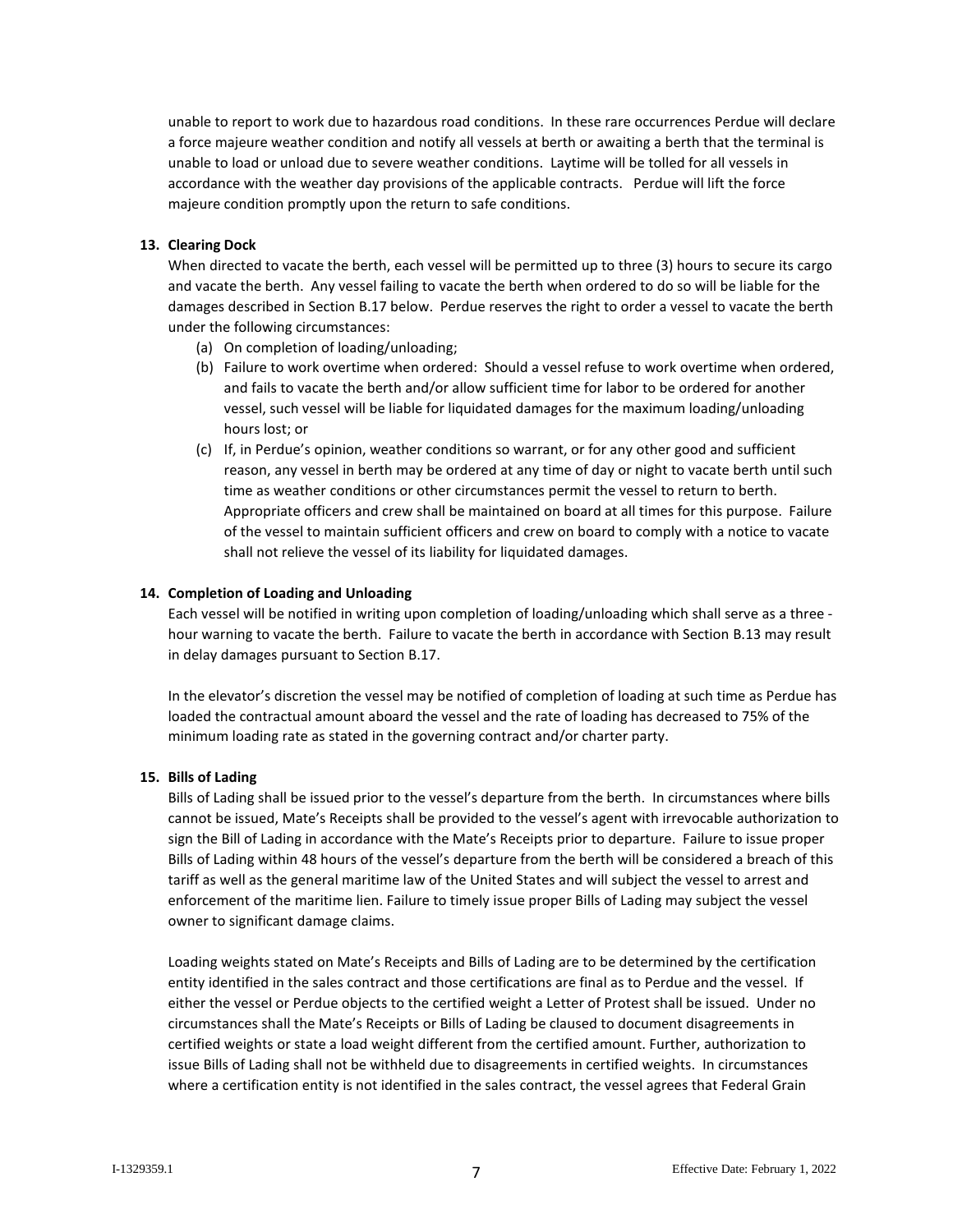Inspection Service/United States Department of Agriculture shall act as the independent certifying agents for cargo loading weights.

#### **16. Gangway, Lights, Crew**

Upon berthing, vessels shall immediately, and at all times, provide a safe and adequate gangway from the vessel to the dock, adequate lighting equipment, and appropriate officers and crew aboard to permit reception of cargo at any time of the day or night, including Saturdays, Sundays, and holidays. Failing this, Perdue may order the vessel to vacate the berth for safety's sake. Should any vessel not be ready to receive cargo, or refuse to vacate, it will be liable for the damages described in Section B.17, below.

While berthed, it is the responsibility of the vessel to ensure that all lines, ladders, gangways, and vessel appurtenances are secured so that rodents may not enter the vessel. All lines must have rodent guards. Gangways must have sufficient height above the dock to prevent rodents access by jumping, climbing, or other means. loading/unloading may stop any time the vessel is not in compliance with the above; lay time will cease and all charges will be for the vessel's account until such time as the vessel is in compliance.

Should Perdue provide a gangway, a charge of \$1,000.00 per day, or fraction thereof will be charged to the vessel. Vessel owners/operators will be held responsible for any damage to docks, piers, and or the gangway.

All Vessel officers and crews shall wear life jackets, safety glasses, and hard hats while on Perdue property except for the parking area and security station.

#### **17. Delayed Damages**

Should a vessel not depart the berth as required in Section B.13, a charge in the amount of \$8,000.00 per hour will be assessed as delay damages, and the parties are agreed that this amount represents a minimum estimate of damages to Perdue because of failure or refusal to vacate. This charge shall not constitute a waiver by Perdue of the greater actual damages it may sustain as a result of the vessel's failure or refusal to vacate. Such failure or refusal to vacate shall constitute a trespass entitling Perdue to compel removal of the vessel from the berth. Should court or other action be required to compel vessel to vacate the berth when ordered, owner/master agrees to pay an additional thirty percent (30%) of damages awarded to cover attorney fees.

#### **18. Reduced Loading**

A charge of \$2,500.00 per hour or part therefor of will apply for reduction in loading rate below 50% after the first thirty (30) minute time frame for any delays caused by the vessel including stowage plan requirements, discharging ballast, or filling bleeder holes.

## **19. Draft Checks**

Each vessel loading/unloading at Perdue's elevator facilities will be allowed one (1) fifteen (15) minute period for the purpose of checking draft and stability calculations in order to determine vessel's final cargo requirements and loading/unloading sequence. Any delay in excess of the one (1) fifteen (15) minute period used by the vessel will be charged to the vessel at the rate of \$500.00 for each additional fifteen minute period or fraction thereof.

#### **20. Hold Trimming**

Spoon trimming: will be charged a rate of \$3,500.00 per hold.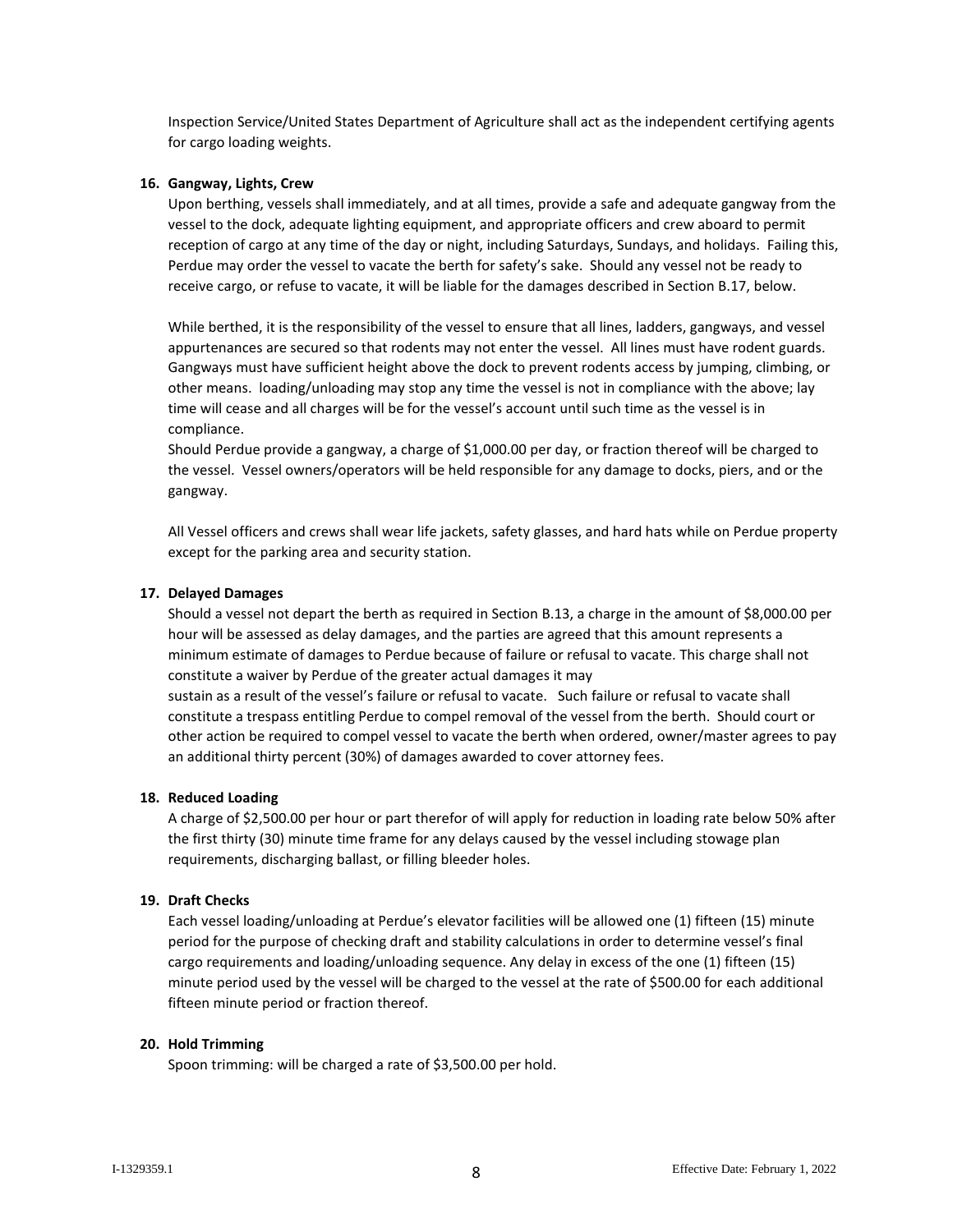## **21. Shifting Costs**

Shifting costs for coming in and out of the berth shall be at vessel's expense. Shifting costs to adjust the vessel's location on the berth to accomplish loading/unloading is also at vessel's expense., Shifting costs for departing and returning to berth caused by vessel operations are also at vessel's expense. If the vessel is ordered off berth for the convenience of Perdue as set forth in Section B.8. Perdue will be responsible for the shifting costs both on and off the berth.

## **22. Liability**

Perdue shall not be liable for demurrage, damages for delay, detention, or loss of dispatch time incurred by any shipper, vessel chartered, or any other party for any cause, other than caused by negligent acts of Perdue, nor shall Perdue be in any way liable for insistence on, or adherence to, any provisions of this tariff.

## **23. Interest Charge**

If payment of vessel obligations is not made within thirty (30) days after invoicing date, interest from invoice date will be charged at the New York prime rate plus two and one-half percent (2 ½%), but not to exceed the maximum rate allowed in this state for obligations incurred under written contracts, together with all costs and attorney's fees incurred in collection.

## **24. Prepayment**

Perdue reserves the right to require prepayment of any charges specified in this tariff.

## **25. Safe Berth**

The vessel, their owners, or master be solely responsible for determining if the depth of water (at any tide or river flood stage) is adequate for the Vessel, Perdue having no responsibility thereof, and Perdue shall not be held responsible for the safety of the public channels, fairways, approaches thereto, anchorages or other publicly maintained areas where any vessel may operate.

# **26. Discharging Ballast**

Should a vessel find it necessary to discharge ballast or fresh water, such discharging MUST be planned sufficiently in advance so that loading/Unloading and completion will not be delayed. If any such loading/Unloading delays resulting from discharge of ballast or fresh water occur, it will be considered ship delay and not be considered as laytime.

At no time shall a vessel "blow tubes" while at or in the vicinity of the Perdue's berths. Any vessel that "blows it tubes" while at berth, then All vessels, their owners, agents, or masters will be liable for damages in the form of a fee of \$10,000 per instance.

## **27. Fresh Water**

Fresh water is available to vessels at the berth when temperatures permit at a charge of \$1,500.00. The vessel is responsible for providing all lines from the valve on the piers to the vessel. Perdue assumes no liability and makes no warranty for the quality of water provided.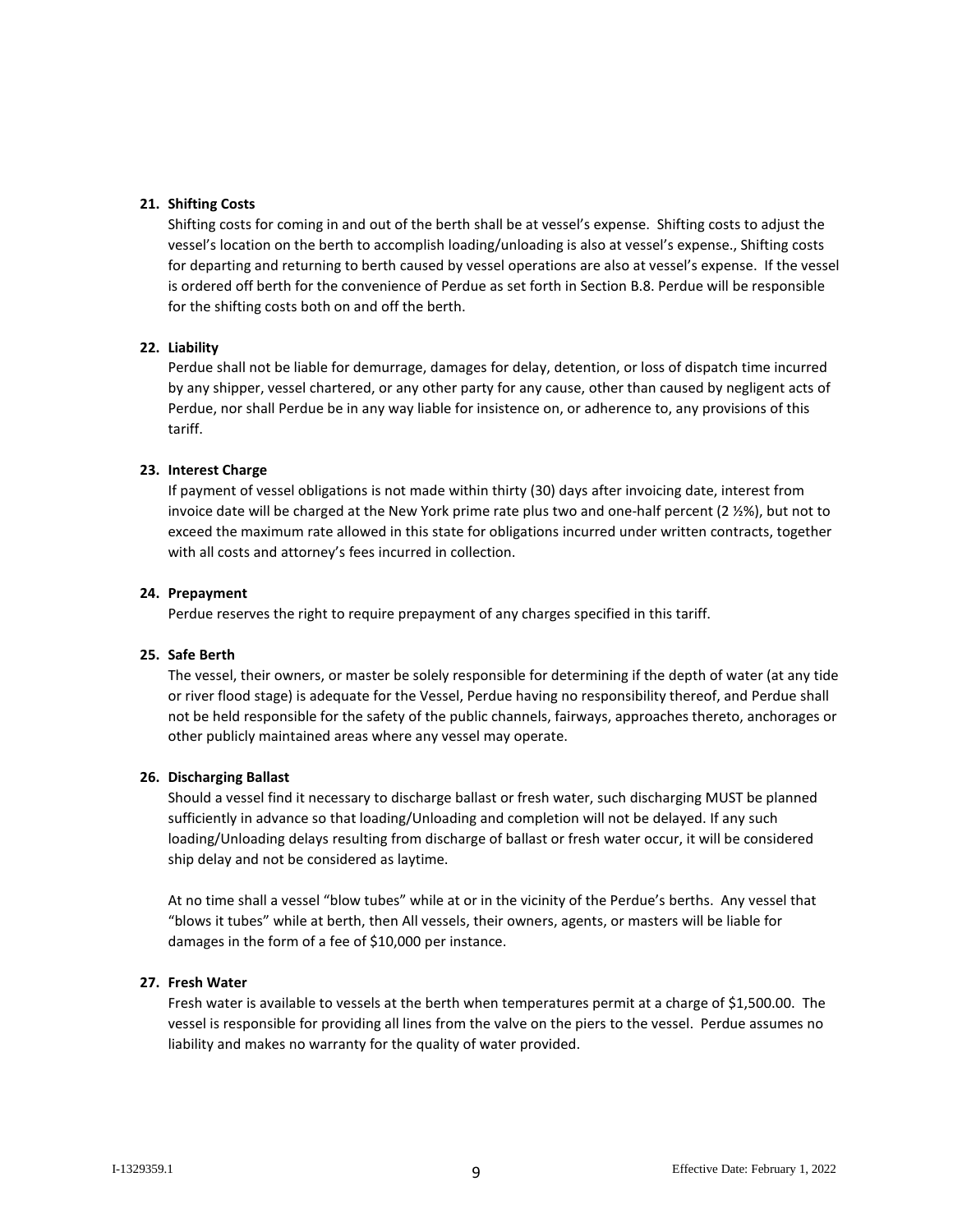## **28. Dock Cleaning**

All vessels loading or unloading cargo will be charged a fee of \$750.00 for dock clean up for normal loading/unloading operations. If vessel is responsible for above normal contamination, the vessel will be charged an additional \$750 per occurrence.

#### **29. Berth Protection and Control**

Due to extra manning costs and expenses associated with vessels alongside, each vessel calling at the Perdue elevator shall be assessed a guarding fee of \$2,000.00 due and payable in advance. Any additions or corrections to the gate list after a vessel berths will be charged a fee of \$500.00.

#### **30. Deliveries**

Deliveries of vessel stores or supplies will be charged a fee of \$750.00 per delivery.

All deliveries will require a complete manifests detailing all items being delivered and should have the manifest readily available for security screening. All delivery crew that will be required to access the berth will have to have proper ID that meets the requirement of the security level in place at the time of delivery.

Hiring Terminal Equipment: If the Vessel is receiving any deliveries that will need any terminal equipment such as forklifts or cranes, please contact the terminal management for charges relating to case by case hiring of the terminal equipment and operators.

#### **31. Repairs in Berth**

There shall be no work or repairs of any nature to a vessel in berth when such work or repair involves welding, burning, scraping, or any "hot work," nor any work or repairs where there is a possibility of flame or sparks unless prior express written approval is obtained from Perdue.

No repairs should be performed on the vessel at the berth which would impede in any way the ability to load/unload cargo or the ability to remove the vessel from the berth under its own power in accordance with instructions from Perdue to vacate the berth for the reasons set forth in Section B.13. No vessel may remain at the berth while under requirements to perform mechanical repairs set forth by the U.S. Coast Guard or any classification society.